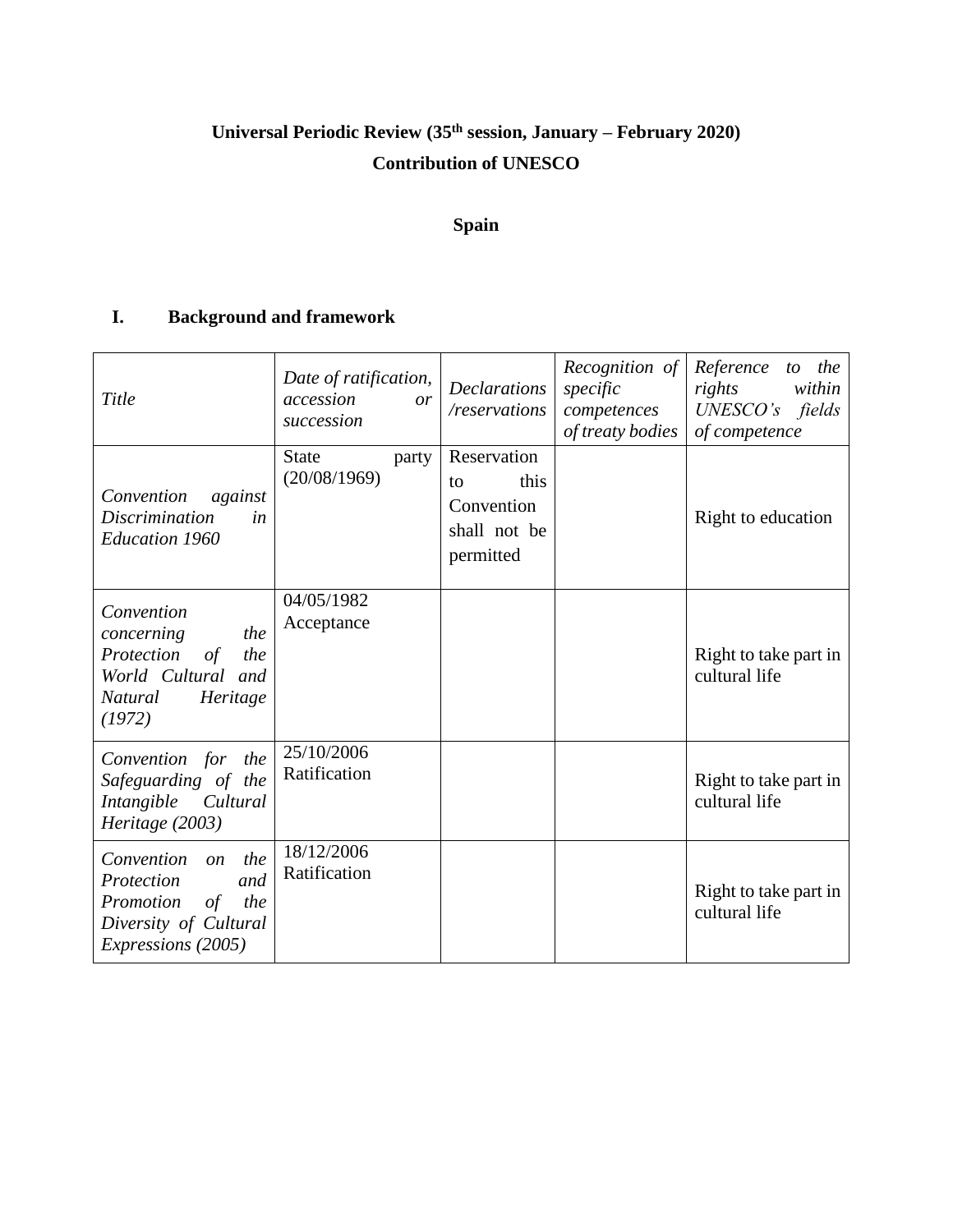## **II. Promotion and protection of human rights on the ground**

## **A. Education**

1. Section 27 of the **Constitution of 1978<sup>1</sup>** , is entirely dedicated to education. It enshrines the right of everyone to education (section 27 (1)) and stipulates that elementary education is compulsory and free (section 27 (4)). Section 14 provides that "Spaniards are equal before the law and may not in any way be discriminated against on account of birth, race, sex, religion, opinion or any other personal or social condition or circumstance."

2. The **legislative framework** governing and guiding the Spanish education system is formed by a series of laws including; the **Organic Law on Regulation of the Right to Education of 1985 (LODE)<sup>2</sup>** which stipulates that all Spaniards have the right to basic education which is compulsory and free, the **Organic Law on Education 2/2006 (LOE)<sup>3</sup> ,** which is the basic rule of general management of the Spanish educational system at non-university levels and the **Organic Law on the Improvement of the Quality of Education 8/2013 (LOMCE)<sup>4</sup>** which recognizes the need to combine quality and equity to ensure the right to education.

## **B. Freedom of opinion and expression**

Constitutional and Legislative Framework:

3. Freedom of expression is guaranteed under Section 20 of the Spanish Constitution (1978).<sup>5</sup>

4. The press is regulated under Law 14/1966 on Press and Printing. Under Article 3 of the Law, censorship is forbidden and may take place only during a state of emergency or war.

5. Defamation and slander are criminal offenses under Articles 205 and 208 of the Spanish Penal Code (1995). Slander committed by means of the media is punished with a fine of 12 to 24 months or imprisonment for up to two years. If defamation is committed through the media, the punishment increases to a fine of six to 14 months. <sup>6</sup>

 $\overline{\phantom{a}}$ <sup>1</sup> <http://www.unesco.org/education/edurights/media/docs/afe5dbf830262b592772e28e1954c39c094096ee.pdf>

<sup>2</sup> <http://www.unesco.org/education/edurights/media/docs/ecb736fe7489961da41b75ca0b5abfc37cc64fb7.pdf> [in Spanish]

 $3 \text{ https://www.boe.es/diario boe/txt.php?id=BOE-A-2006-7899}$  [in Spanish]

<sup>4</sup> <https://www.boe.es/buscar/act.php?id=BOE-A-2006-7899> [in Spanish]

<sup>5</sup> [http://www.wipo.int/wipolex/en/text.jsp?file\\_id=185360](http://www.wipo.int/wipolex/en/text.jsp?file_id=185360) 

<sup>&</sup>lt;sup>6</sup> <http://www.boe.es/buscar/act.php?id=BOE-A-1995-25444>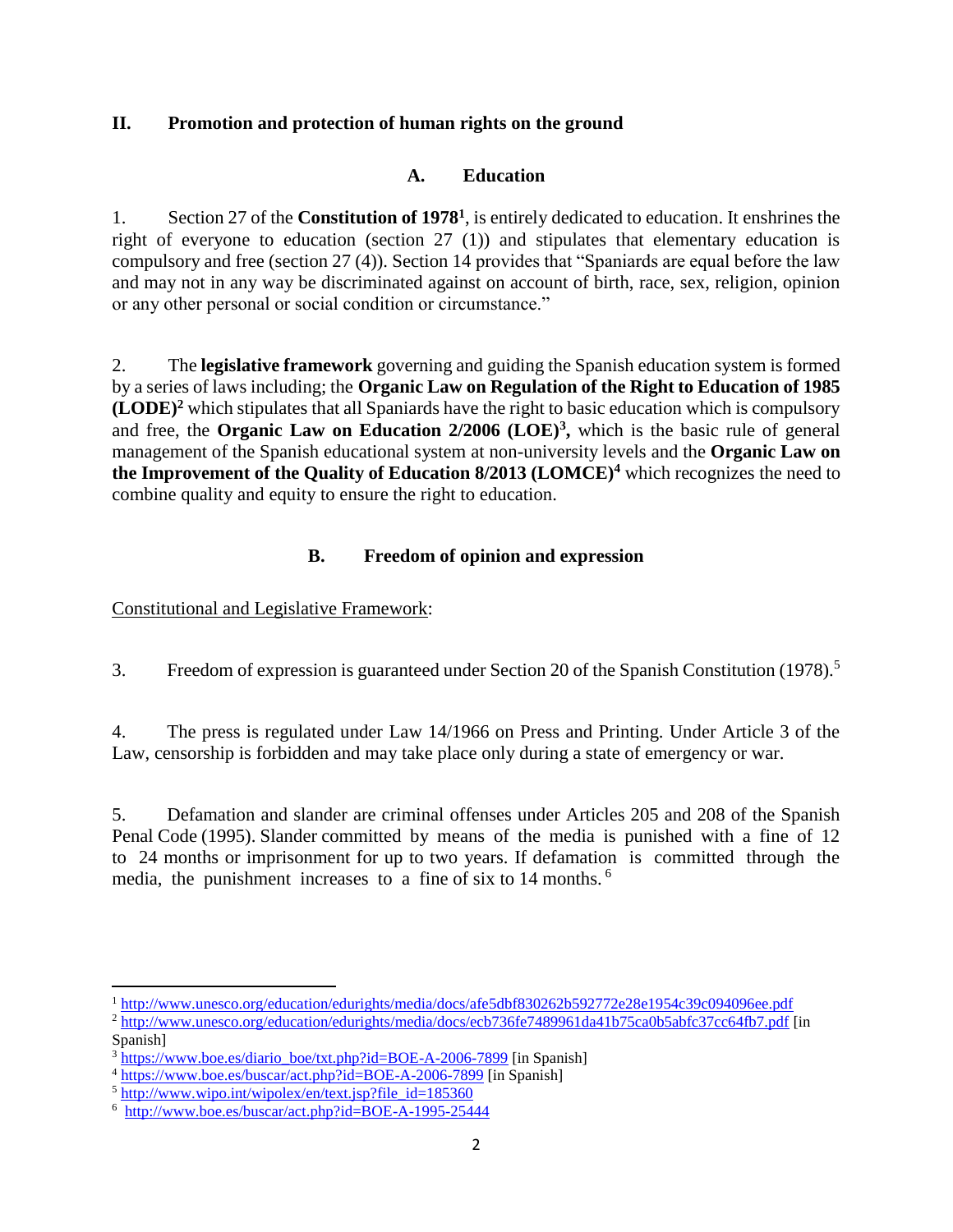#### Implementation of legislation:

6. The General Audiovisual Law adopted in 2010, sets out rules on content, licensing and mode of operation for the players in the sector, and established a supervisory body, the National Council for Audiovisual Media. According to Article 49, the Council members are appointed by the Government, on the proposal of the three-fifths of the members of the Parliament.<sup>7</sup> In addition, several regions have their own broadcast regulators.

## Safety of Journalists:

7. UNESCO has recorded no killings of journalists in Spain since 2008. Journalists work in a safe environment.<sup>8</sup>

## **III. Review and specific recommendations**

## **A. Education**

8. During the last UPR cycle, Spain was recommended to take necessary measures to improve access to education and inclusive education for the most vulnerable groups, including migrants, people with disabilities and the Roma. Measures to combat early school leaving and maintaining appropriate budgets for primary school education were also encouraged.

#### Legislative and policy framework

l

 In 2019, the Ministry of Education and Vocational Training "presented at the Sectoral Committee for Education a draft bill on education by which the Education Act 2/2006 of 3rd May (LOE) is modified and the Education Act on the Improvement of the Quality in Education (LOMCE) is annulled. The three main principles underpinning this education reform are: the strengthening of pre-primary education, the cross-curricular nature of co-education and the personalization of learning."<sup>9</sup>

 At national level, the Europe 2020 Strategy (E2020) is developed through the National Programmes of Reforms, which annually define medium-term national objectives as well as the economic policy measures to achieve them. The National Programme of Reforms for 2018 continues "to develop the remaining aspects of the educational reforms already introduced, as well as new measures, such as the development of the Common Framework for Teachers' Digital Competence and the Spanish Higher Education Strategy, the reduction in the public registration prices for official Bachelor studies or the implementation, together with the Autonomous Communities, of the strategic plans approved between 2015 and 2017, among others."<sup>10</sup>

<sup>7</sup> <http://www.boe.es/boe/dias/2010/04/01/pdfs/BOE-A-2010-5292.pdf>

<sup>8</sup> <https://en.unesco.org/themes/safety-journalists/observatory/country/223654> <sup>9</sup> Eurydice, 'Spain, National Reforms in School Education', [https://eacea.ec.europa.eu/national-](https://eacea.ec.europa.eu/national-policies/eurydice/content/national-reforms-school-education-70_en)

[policies/eurydice/content/national-reforms-school-education-70\\_en](https://eacea.ec.europa.eu/national-policies/eurydice/content/national-reforms-school-education-70_en)

<sup>&</sup>lt;sup>10</sup> Eurydice 'Spain, Ongoing Reforms and Policy Developments',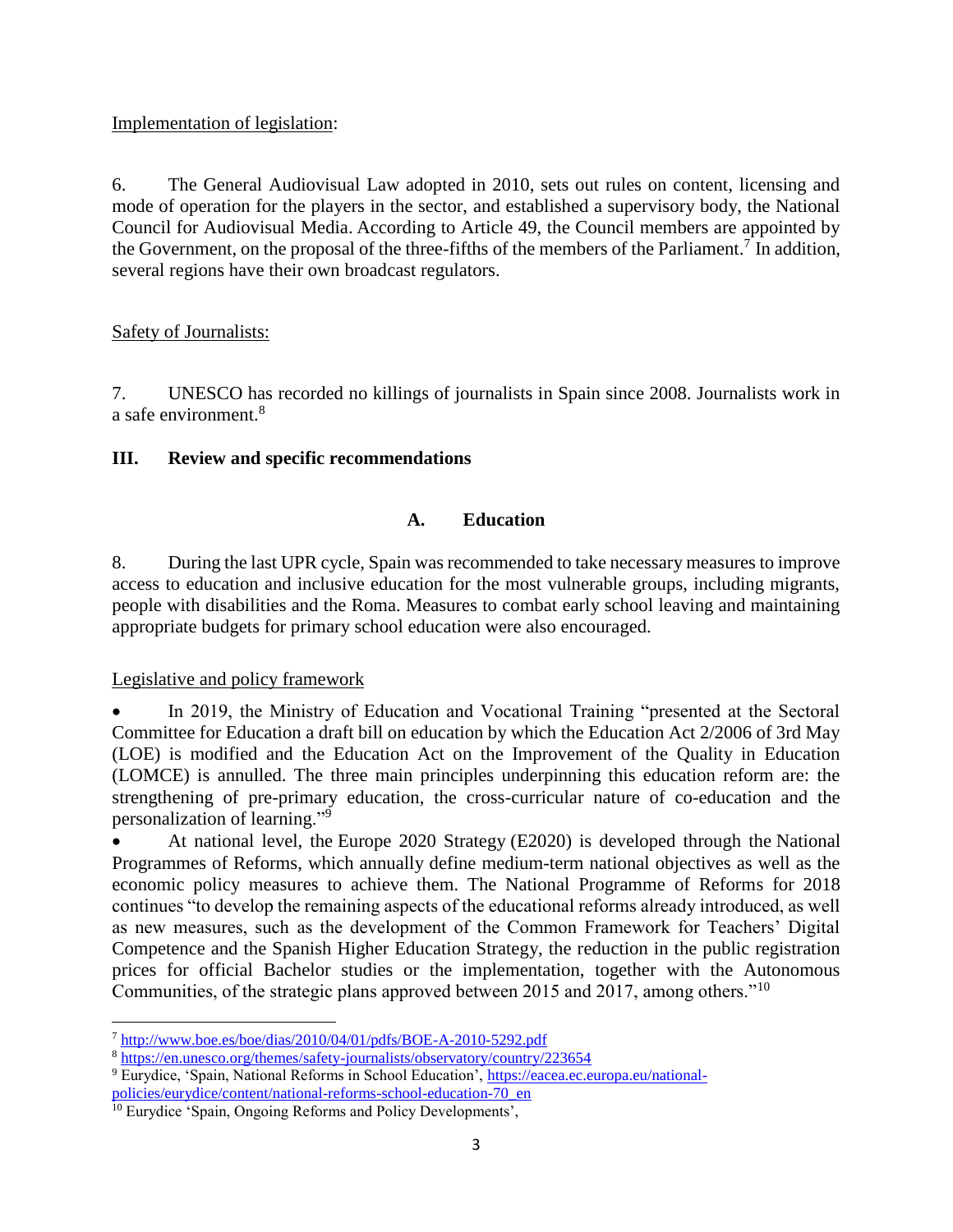#### Pre-primary education

 Pre-primary education, which covers up to the age of 6 years, is not compulsory. While the second cycle is free in all publicly-funded schools (article 15(2) of the LOE), the Education 2030 Framework for Action calls on states to provide of at least one year of not only free but also compulsory quality pre-primary education.

## Adult education

 According to the OECD, 35.7% of adults in Spain have a low level of literacy and/or numeracy. <sup>11</sup> Furthermore, while 35.3% of adults participate in work-based training, this percentage is reduced to 19.2% for poorly qualified workers and 21.6% for those who have been unemployed over a long duration.<sup>12</sup> The education and training programmes do not seem to be in line with labour market needs as only 48% of participants who are in training, informed that it was very useful.  $^{13}$ 

## Girls' education

The voluntary jurisdiction law of  $2015<sup>14</sup>$  raised the minimum age for marriage with judicial consent from 14 to 16 years old. The proposal to revise the Civil Code to raise the minimum legal age of marriage from 16 to 18 years without exceptions was rejected by the Congress in 2018. However, child marriage adversely affects their right to education as married girls tend to drop out of school early.

#### Inclusive Education:

 The National Action Plan for Social Inclusion (2016-2020) aims to give an effective response to the need for collaboration and coordination between the different institutions to ensure that schools are safe, free of violence, inclusive and conducive to success for all the individuals.

 The National Roma Integration Strategy, which covers the years 2012 to 2020, includes specific objectives in areas such as education, employment, health and housing.

 As indicated by the GEM Report, "rural schools in Catalonia, Spain, are part of rural education zones and share teachers for some courses, such as foreign language and music".<sup>15</sup> This helps to keep rural schools vibrant.

With regards to immigrants:

 $\overline{\phantom{a}}$ 

[https://eacea.ec.europa.eu/national-policies/eurydice/content/ongoing-reforms-and-policy-developments-70\\_en](https://eacea.ec.europa.eu/national-policies/eurydice/content/ongoing-reforms-and-policy-developments-70_en)

<sup>11</sup> OECD, *Future-ready adult learning systems – España - ¿Qué tan preparado para el futuro está el sistema de aprendizaje de adultos en España?*, February 2019, [http://www.oecd.org/spain/Future-ready-adult-learning-2019](http://www.oecd.org/spain/Future-ready-adult-learning-2019-spain.pdf) [spain.pdf](http://www.oecd.org/spain/Future-ready-adult-learning-2019-spain.pdf) [in Spanish]

 $12$  Ibid.  $13$  Ibid.

<sup>&</sup>lt;sup>14</sup> <https://www.boe.es/buscar/act.php?id=BOE-A-2015-7391> [in Spanish]

<sup>&</sup>lt;sup>15</sup> GEMR 2019, *Migration, displacement and education: Building bridges, not walls*, 2018, p. 28, <https://unesdoc.unesco.org/ark:/48223/pf0000265866/PDF/265866eng.pdf.multi>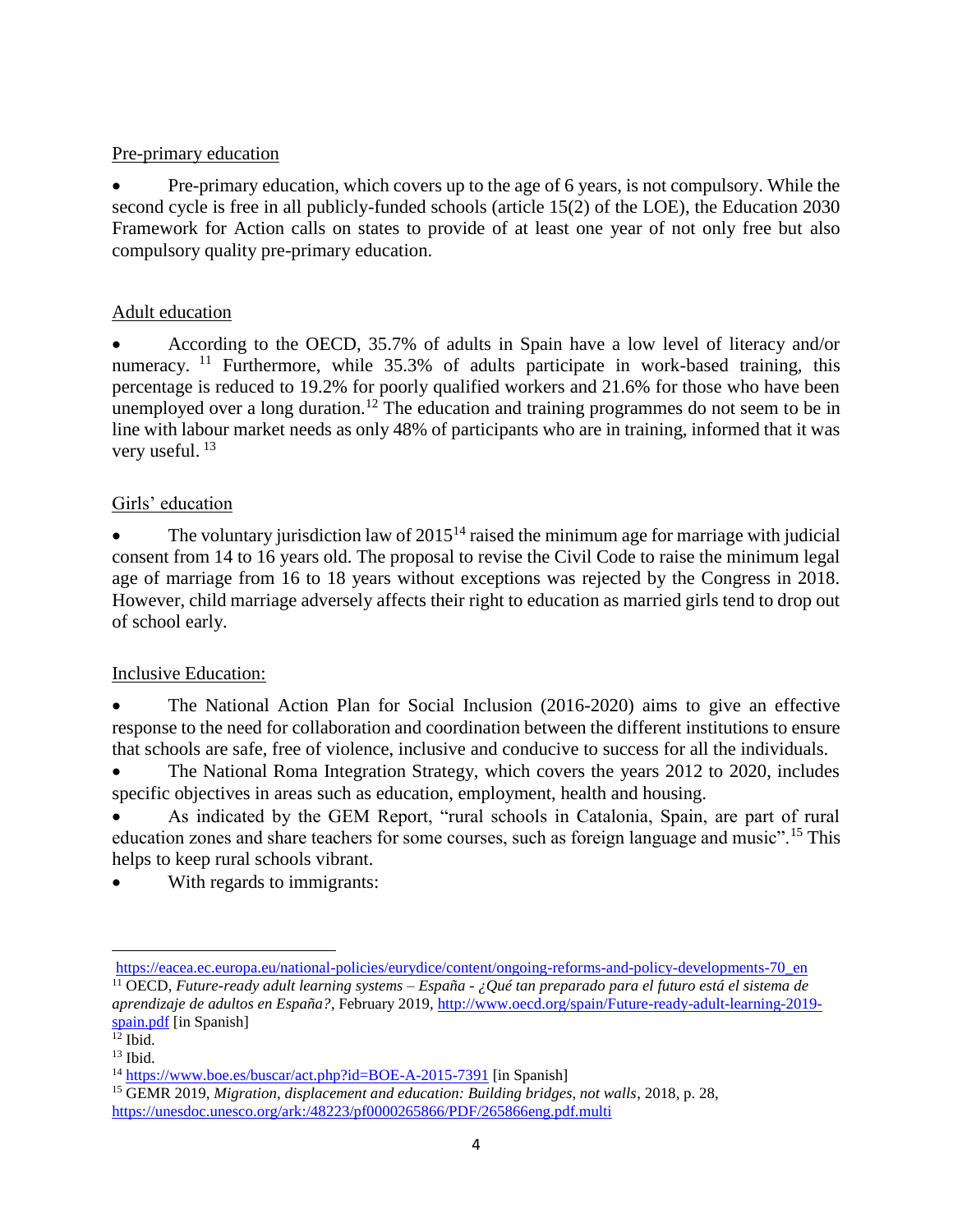o The "early school leaver rate in Spain was 32% among the foreign-born and 16% among natives"<sup>16</sup> and "[f]irst-generation immigrant students in Spain were almost twice as likely to repeat a primary grade as natives"<sup>17</sup>. Furthermore, "[i]n Spain, despite constitutional protection and Law no. 2 of 2009 explicitly extending the right to education to all legal and illegal migrants and asylum-seekers, children have been denied access due to lack of a valid passport or identity card. In addition, linking the right to education to participation in the municipal census prevents those without legal residency in the corresponding address from realizing their right to education"<sup>18</sup>.

o However, with regard to language support, "Spain has three main models. In temporary classrooms, students attend during part of the school day, the time decreasing as language skills progress. In language immersion classrooms, students stay for a great part if not the entire day before they can join a regular classroom, where they can receive additional support. [...] The financial crisis decreased immigration rates and cut budgets, which led to a reduction in the number of these classes by 70% between 2006 and 2015 [...]. Intercultural classrooms extend the focus beyond language, establishing links between families and schools [...]. While regions tend to follow one of the three models, there is considerable flexibility. In the autonomous community of andalusia, in addition to temporary classrooms during school hours, there are language support programmes for immigrants during extracurricular activities and a distance training programme  $[...]$ ."<sup>19</sup>

#### Early school leaving:

 There has been a decline in the early school leaving rate (19.0% in 2016), yet Spain is still far from the European average (10.7% in 2016) and the 15% objective planned in Spain for  $2020$  (10% in the EU).<sup>20</sup> This affects mostly the vulnerable groups.

## Quality education

With regard to teachers, "[i]n Spain, professional development plans at the school level are compulsory; monetary incentives are provided, time is compensated and professional development is applied as a criterion for mobility. $\sqrt{21}$ 

While there have been improvements in educational outcomes, $^{22}$  there have been concerns over the quality of education which as an adverse impact on minorities as well as the phenomenon of 'ghetto' schools which contain high numbers of migrant and "Gitano" children.<sup>23</sup>

 $\overline{\phantom{a}}$ 

<sup>16</sup> Ibid., p. 40.

<sup>17</sup> Ibid., p. 41.

<sup>18</sup> Ibid. p. 130.

<sup>19</sup> Ibid., p. 48.

<sup>&</sup>lt;sup>20</sup> Eurydice, 'Spain Overview', [https://eacea.ec.europa.eu/national-policies/eurydice/content/spain\\_en](https://eacea.ec.europa.eu/national-policies/eurydice/content/spain_en)

<sup>&</sup>lt;sup>21</sup> GEMR, *Education for people and planet: Creating sustainable futures for all*, 2016, p. 336, <https://unesdoc.unesco.org/ark:/48223/pf0000245752/PDF/245752eng.pdf.multi>

<sup>&</sup>lt;sup>22</sup> National report submitted to the Committee on Economic, Social and Cultural Rights, E/C.12/ESP/6, 31 October 2017, para. 60,

[https://tbinternet.ohchr.org/\\_layouts/treatybodyexternal/Download.aspx?symbolno=E%2fC.12%2fESP%2f6&Lang=](https://tbinternet.ohchr.org/_layouts/treatybodyexternal/Download.aspx?symbolno=E%2fC.12%2fESP%2f6&Lang=en) [en](https://tbinternet.ohchr.org/_layouts/treatybodyexternal/Download.aspx?symbolno=E%2fC.12%2fESP%2f6&Lang=en)

<sup>&</sup>lt;sup>23</sup> Concluding observations of the Committee on the Elimination of Racial Discrimination, CERD/C/ESP/CO/21-23, 21 June 2016, para. 31,

[https://tbinternet.ohchr.org/\\_layouts/treatybodyexternal/Download.aspx?symbolno=CERD%2fC%2fESP%2fCO%2f](https://tbinternet.ohchr.org/_layouts/treatybodyexternal/Download.aspx?symbolno=CERD%2fC%2fESP%2fCO%2f21-23&Lang=en) [21-23&Lang=en](https://tbinternet.ohchr.org/_layouts/treatybodyexternal/Download.aspx?symbolno=CERD%2fC%2fESP%2fCO%2f21-23&Lang=en)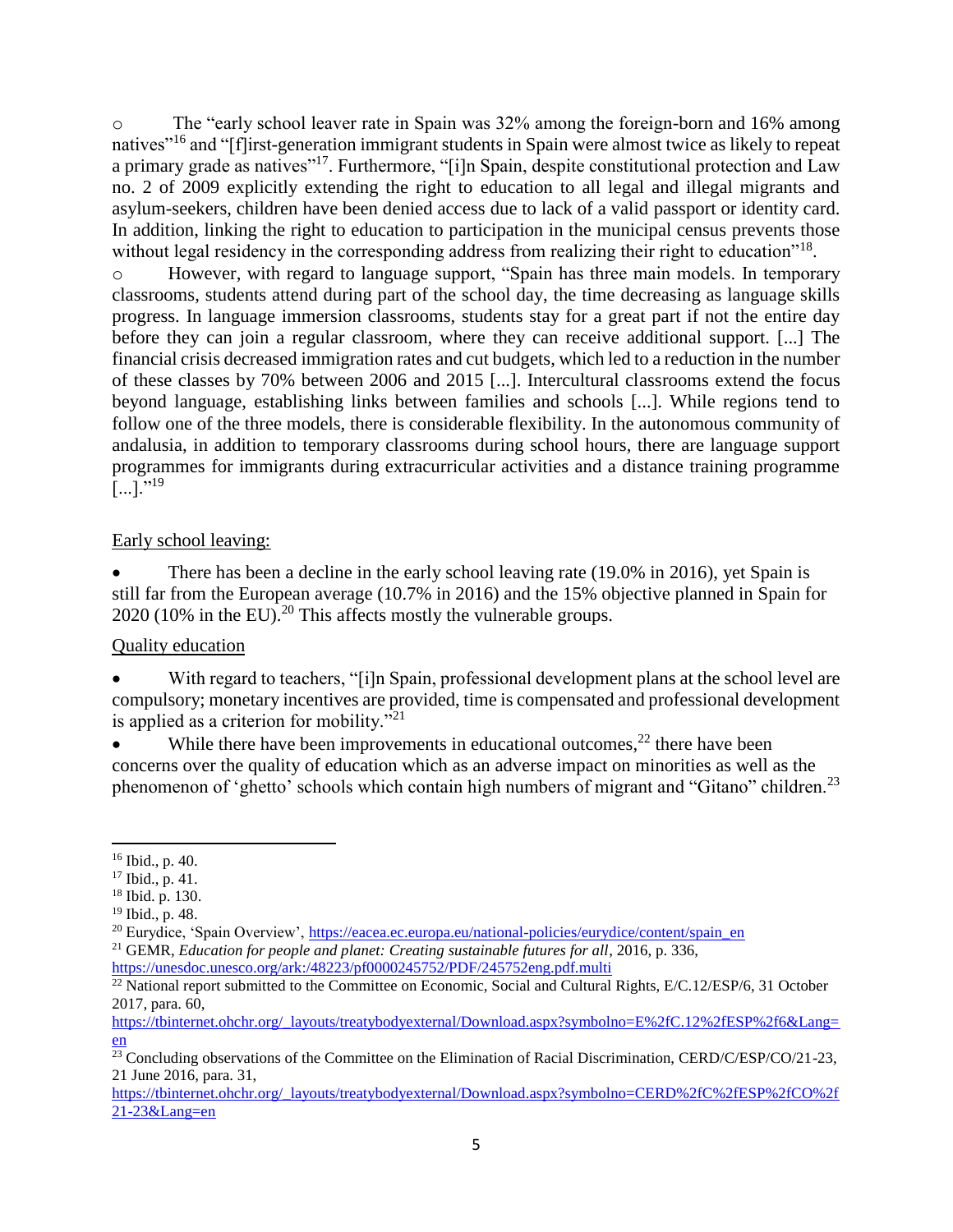#### Financing education

Spain allocated 4.28% of its GDP to education in  $2015<sup>24</sup>$  This is just within the recommended allocation of 4-6% of GDP of the Education 2030 Framework for Action.

#### **Specific recommendations:**

9. Spain should be encouraged to:

- Introduce at least one year of compulsory pre-primary education.
- Raise the legal age of marriage to 18 years for both men and women.

 Adopt further measures that guarantee the right to education to all legal and illegal migrants and asylum-seekers and ensure that they are adequately equipped to progress at each of the education levels.

 Guarantee quality education in a uniform manner through an increase of government expenditure on education.

 Adopt measures to ensure access and an inclusive approach to adult education and training and ensure that it responds to the labour market.

 Adopt effective educational policies which ensure a fair distribution of pupils to combat school segregation.

Continue its efforts in reducing early school leaving.

• Continue its efforts to submit regularly national reports for the periodic consultations on UNESCO's education-related standard-setting instruments, notably on the Convention against Discrimination in Education.

 Share with UNESCO any relevant information to update its country profile on UNESCO's Observatory on the Right to Education.<sup>25</sup>

#### **B. Freedom of opinion and expression**

10. The Government is recommended to decriminalize defamation and place it within the civil code that is in accordance with international standards of necessity and proportionality concerning restrictions on freedom of expression.

#### **C. Cultural rights**

11. As a State Party to the Convention the Convention concerning the Protection of the World Cultural and Natural Heritage  $(1972)^{26}$ , the Convention for the Safeguarding of the Intangible Cultural Heritage  $(2003)^{27}$  and the Convention on the Protection and Promotion of the Diversity of Cultural Expressions  $(2005)^{28}$ , Spain is encouraged to fully implement the relevant provisions that promote access to and participation in cultural heritage and creative expressions and, as such,

 $\overline{\phantom{a}}$ 

 $^{24}$  <http://data.uis.unesco.org/> [consulted on 20/02/19]

<sup>&</sup>lt;sup>25</sup> <http://www.unesco.org/education/edurights/index.php?action=home&lng=en>

<sup>26</sup> Periodic Report available at[: https://whc.unesco.org/archive/2015/whc15-39COM-10A-en.pdf](https://whc.unesco.org/archive/2015/whc15-39COM-10A-en.pdf)

<sup>27</sup> Periodic Report available at[: https://ich.unesco.org/en-state/spain-ES?info=periodic-reporting#rp](https://ich.unesco.org/en-state/spain-ES?info=periodic-reporting#rp) 

<sup>&</sup>lt;sup>28</sup> Periodic Report available at[: https://en.unesco.org/creativity/monitoring-reporting/periodic-reports/available](https://en.unesco.org/creativity/monitoring-reporting/periodic-reports/available-reports-40)[reports-40](https://en.unesco.org/creativity/monitoring-reporting/periodic-reports/available-reports-40)